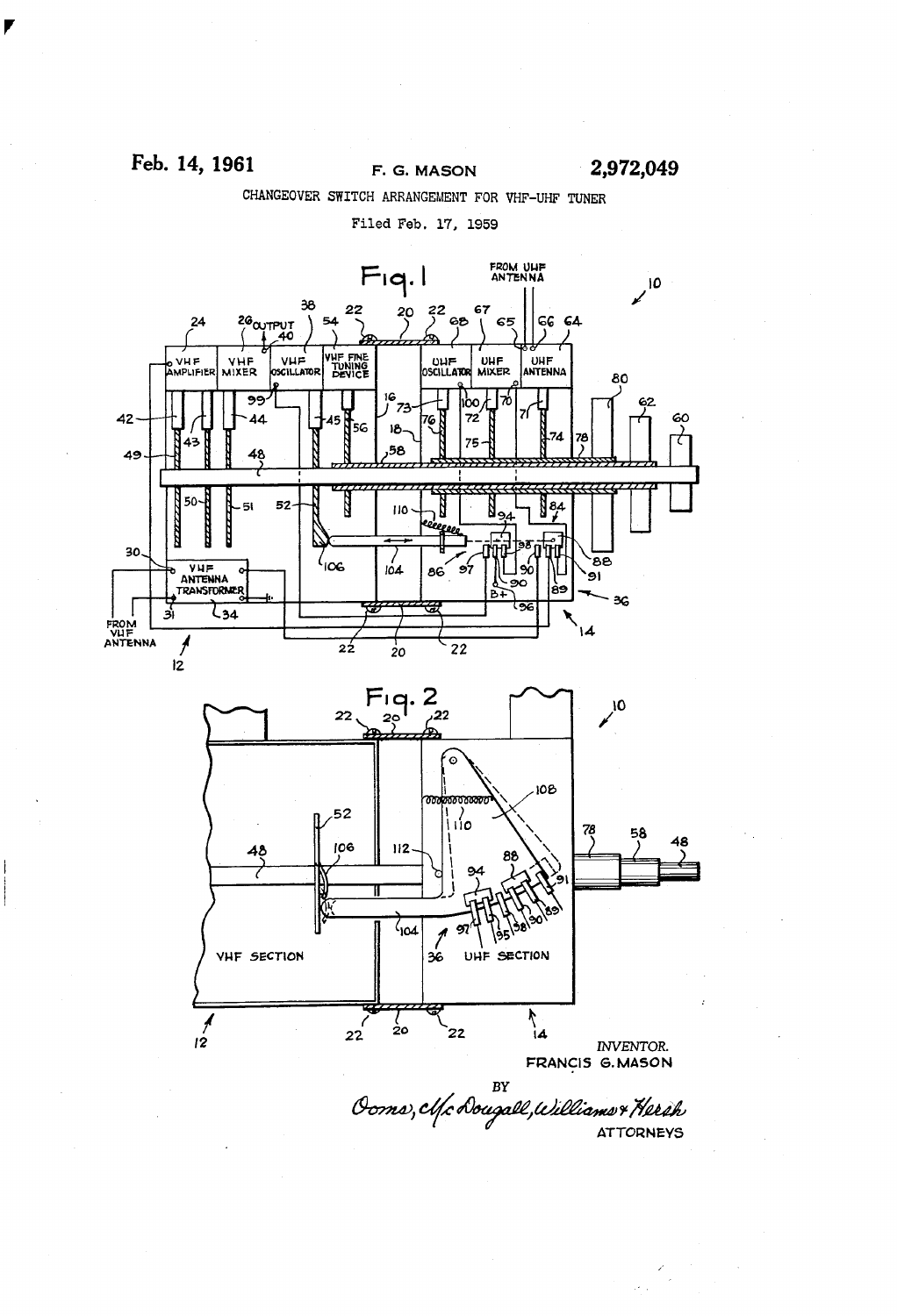# 2,972,049<br>Patented Feb. 14, 1961

## 1

#### i2,972,049

#### CHANGEOVER SWITCH ARRANGEMENT FOR VHF-UHF TUNER

Francis G. Mason, \_Weston, Conn., assîgnor to Aladdin Industries, Incorporated, Nashville, Tenn., a corpora-<br>tion of Illinois

Filed Feb. 17, 1959, Ser. No. 793,857

1 Claim. (Cl. Z50-\_40)

This invention relates to tuners for radio or television frequencies, and pertains particularly to tuners adapted to cover the commercial very high frequency (VHF) and ultrahigh-frequency (UHF) television bands. 15

One object of the present invention is to provide a new and improved all-band television tuner utilizing a VHF tuner and a UHF converter mounted thereon, with a changeover switch arrangement mounted on the UHF converter, but operated by a component of the VHF tuner. 20

A further object is to provide a new and improved 25 tuner of the foregoing character in which the change-<br>over switch is operated by a cam or the like mounted on the main channel selector shaft of the VHF tuner, the shaft being arranged to have the usual VHF channel settings plus an extra changeover position, in which the UHF tuner is activated. 30

Another object is to provide a new and improved tuner of the foregoing character in which virtually all of the cost of the VHF-UHF changeover arrangement is assigned to the UHF converter, so that the VHF tuner  $35$ may be used or sold separately, without being burdened with any substantial extra cost due to its adaptabi.ity for use with the UHF converter.

Further objects and advantages of the present inven tion will appear from the following description, taken 40 with the accompanying drawings, in which:

Fig. 1 is a diagrammatic view, partly in section, of a VHF-UHF tuner to be described as an illustrative em

bodiment of the present invention.<br>Fig. 2 is a somewhat diagrammatic, elevational, sec-  $_{45}$ tional view showing further details of the illustrative tuner.

It will be seen that the drawings illustrate an all-band television tuner 10 utilizing a VHF tuner 12 and a UHF converter 14. Of course, the invention is applicable to  $_{50}$ other types of tuners or the like adapted to cover a plurality of bands, but it will be convenient to illustrate 'the invention in terms of an all-band television tuner.

The illustrated tuners 12 and 14 constitute distinct<br>units. Thus the VHF tuner 12 bas a chassis or frame Thus, the VHF tuner 12 has a chassis or frame 16, while the UHF tuner 14 has a separate chassis 18.<br>As shown, the UHF chassis 18 is disengageably mounted on the front of the VHF chassis 16. The chassis 18 may be secured to the chassis 16 by any suitable means, such as the illustrated tie plates 20, secured to the chassis 55  $60$ 

by means of screws or the like  $22$ .<br>Many details of the VHF tuner 12 are not strictly essential to the present invention, but nevertheless are of interest. Thus, the illustrated tuner 12 is of the super heterodyne type, having a radio frequency amplifier stage  $24$  and a mixer or converter stage  $26$ . The input circuit of the amplifier stage 24 is represented by an input terminal 28. An antenna for the VHF band may be connected to a pair of antenna terminals 30 and 31 on the tuner 12. The terminals 30 and 31 are connected to the  $70$ input of an antenna transformer 34. From the transformer 34, the signals from the antenna are routed to 65 2

the input terminal 28 through a changeover switch 36, to be described in detail presently.

10 The radio frequency amplifier 24 merely amplifies the input signals and passes them on to the input of the mixer stage 26. The mixer stage 26 also receives the output of an oscillator 38 which produces a signal differ ing in frequency from the input signals by a fixed inter mediate frequency. Thus, by the Well-known super heterodyne effect, the mixer stage 26 produces an output at the intermediate frequency. This output is delivered at an output terminal 40, which may be connected to an intermediate frequency amplifier, and thence to other components of a television receiver, not of particular interest to the present invention, and hence not illustrated.<br>The amplifier 24, the mixer 26, and the oscillator 38

are equipped with variable tuning devices 42, 43, 44 and 45, so that their operating frequencies may be varied to cover the twelve channels of the VHF television band. The tuning devices 42-45 may be of any desired or suitable construction. They are shown as movable mem bers adapted to vary the operating frequency of the tuner 12. Thus, the tuning devices 42'and 43 vary the tuning of the input and the output circuits of the ampli fier 24, while the tuning device 44 varies the tuning of the input circuit for the mixer 26. The tuning device 45 is adapted to vary the operating frequency of the oscillator 38.

In this case, the variable tuning devices 42-45 are ganged together for simultaneous operation by means of a main tuning or channel selector shaft 48 having cams 49, 50, 51 and 52 thereon for operating the respective tuning devices 42-45. The shaft 43 extends forwardly from the VHF chassis 16, and is illustrated as passing through the UHF tuner 14 as will be described in greater detail shortly.

In order that each television channel may be tuned in with a high degree of precision, the VHF tuner 12 is equipped with the usual ñne tuning device 54, adapted to vary the frequency of the oscillator 38 over a small range. The fine tuning device 54 is arranged to be operated by a cam 56 on a separate VHF fine tuning shaft 58, which is shown as a hollow shaft received co axially around the channel selector shaft 48. Coaxial operating knobs 60 and 62 may be secured to the front ends of the shafts 48 and 5S.

The UHF converter 14 is also of the superheterodyne type. Thus, it comprises an antenna stage 64 having input terminals 65 and 66 adapted to receive UHF sig nals from a separate UHF antenna. The output of the antenna stage  $64$  goes to a mixer stage  $67$ , which also receives the output of an oscillator 68, so that the output signals from the mixer will be at the intermediate fre quency. The output of the mixer is delivered at an output terminal 70. The antenna stage 64, the mixer 67, and the oscillator 68 are provided with variable tuning devices 71, 72 and 73, which may be of any suitable type. In this case, the tuning devices 71, 72 and 73 take the form of movable members operated by cams 74,75 and 76 on a UHF tuning shaft 7S. As shown, the shaft 7S is hollow and is coaxially received around the fine tuning shaft  $58$ . An operating knob  $80$  may be secured to the front end of the shaft 78.

In the illustrated construction, the changeover switch 36 forms a part of the UHF converter 14. The switch l 36 has a VHF position and a UHF position. In the VHF position the VHF tuner 12 is fully activated, while the UHF tuner is rendered inactive. In the UHF position, the UHF tuner 14 is activated, while the VHF tuner is rendered incapable of handling signals in the VHF-band.

While the VHF tuner might be rendered totally inac-